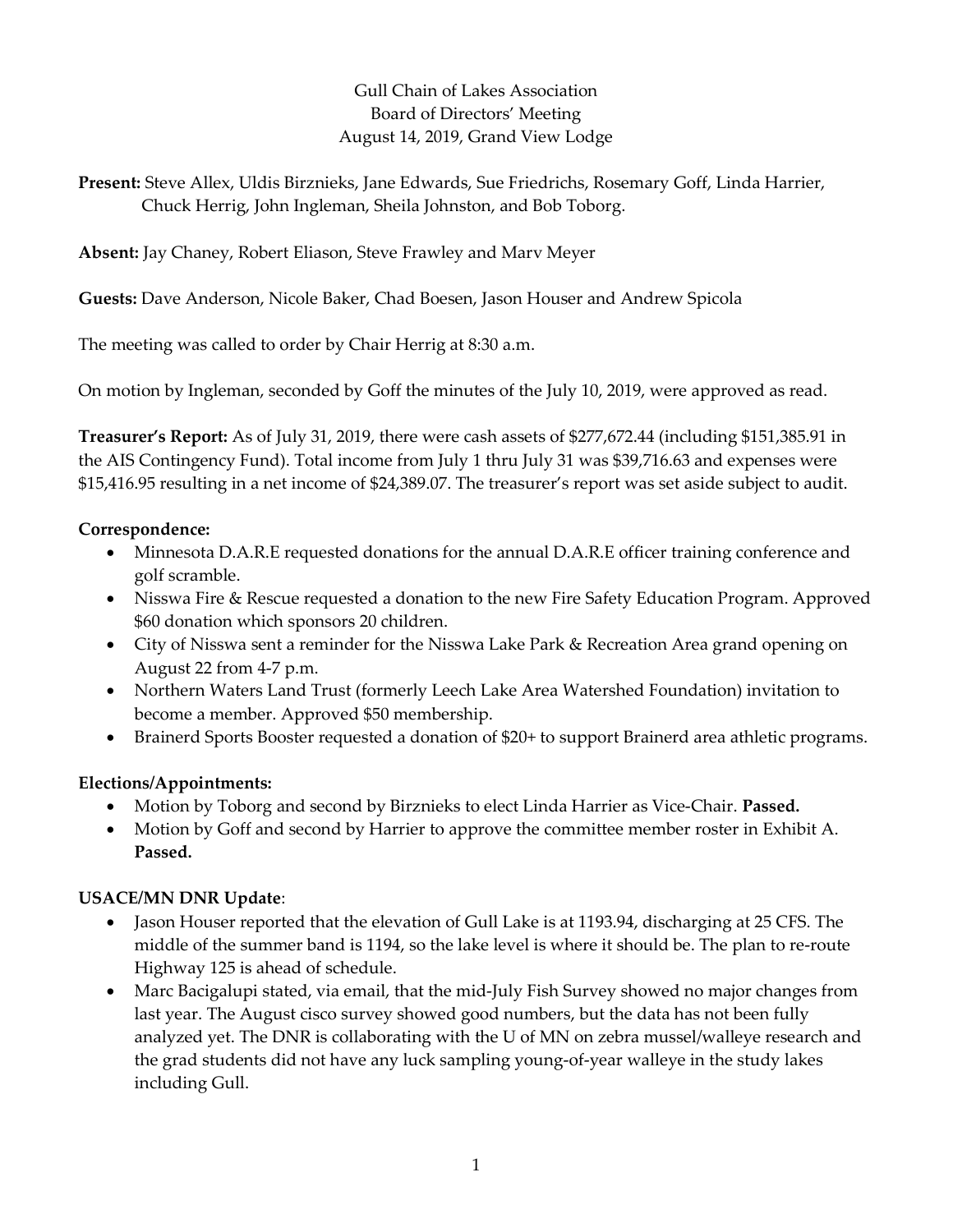### 2019 GALA:

- Edwards reviewed the silent auction results and gave special recognition to Chaney, Birznieks, Goff and Johnston for the items they collected. See Exhibit B.
- Ingleman reviewed the overall Gala results which were higher in net revenue and ticket sales than 2018. See Exhibit C.
- Friedrichs presented the survey results with 83% respondents ranking the overall event as very good/excellent, 50% attended for the entertainment and 21% to socialize and 75% suggest using entertainers again next year. See Exhibit D.
- Board discussion for Gala changes:
	- o Silent auction research an alternative to Give Smart due to cost, have more variety of items, communicate to recipients that auction items cannot be left overnight.
	- o Bucket Rattle change the location, have volunteers work the floor to sell tickets, and have a better explanation of how it works.
	- o Wine Pull change the location, add the value of the wine and work with Cash Wise to provide the bottles.
	- o Venue improve the food, dead-spots in the banquet room, start the meal on time, speed up the table service, and create a process for vegetarian meal orders.
	- o Live auction before the entertainment and use Jeremy Wiczek as the auctioneer.
	- o Dinner tick sales increase sales by encouraging non-members to attend.
	- o Program explain the benefits of GCOLA and ask people to join, start on time, and keep the presenters/entertainers on schedule
	- o Hosting volunteers available to direct attendees and a table at the front door.
	- o Booths Move the loon and shoreline restoration booth to the hallway.
	- o Entertainment have more music and less talk.
	- o Date Check the calendar for other local fundraisers to minimize conflicts e.g. sailing regatta.
	- o Raffle Friedrichs will research if need to have the MN gambling raffle permit next year due to the dollar amount and number of trip raffle tickets sold.
- Board discussion for the annual meeting:
	- o Change the name of the meeting to make it more enticing e.g. 'Annual Member Meeting'.
	- o Use the Grand View PA system to announce when the meeting begins.
	- o Harrier and Friedrichs will create a survey to collect input from members on how to encourage attendance.

### Event Updates:

 Angling, AIS and Access to MN Lakes & Rivers: Allex, Birznieks, Frawley and Johnston attended the DNR sponsored event. GCOLA members represented 12% of the attendees and lead three of the breakout groups including wake boats (Frawley), unrestricted public access (Doug Johnston) and muskies (Birznieks). The sessions built bridges among the participants with many passionate ideas, but it's not clear how the information will be used.